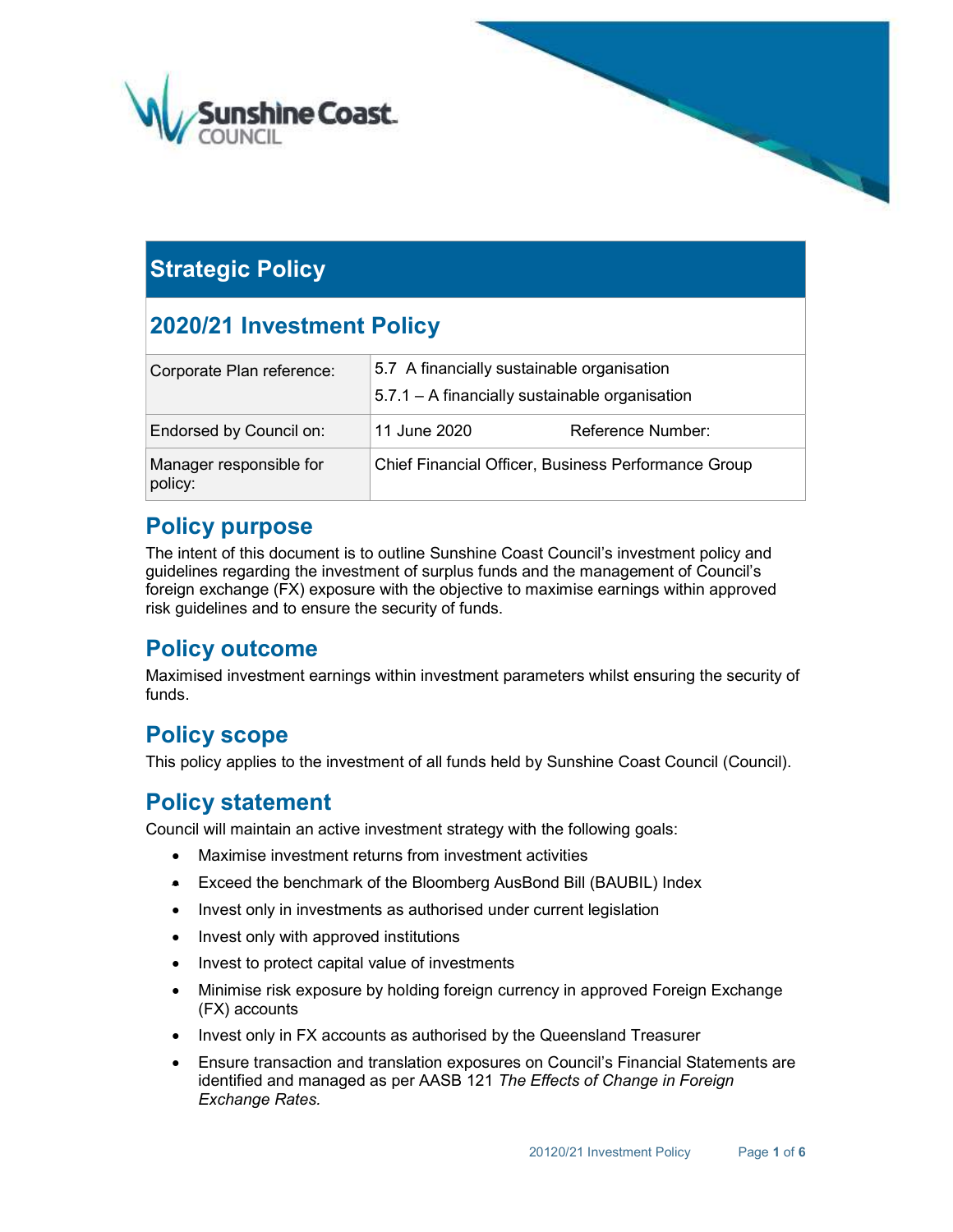# Guiding principles

Council's overall objective is to invest its funds at the most advantageous rate of interest available to it at the time, for that investment type, and in a way that it considers most appropriate given the circumstances. The investment portfolio will maintain sufficient liquidity to meet all reasonably anticipated operating cash flow requirements of Council, as and when they fall due, without incurring significant transaction costs due to being required to recall an investment.

Investment activities shall preserve capital as a principal objective of the investment portfolio. Investments will be performed in a manner that seeks to ensure security of principal of the overall portfolio. This would include managing credit risk, interest rate risk and FX risk within given risk management parameters and avoiding any transactions that would prejudice confidence in Council or its associated entities.

#### Credit Risk

Council will evaluate and assess credit risk prior to investment. Credit risk is the risk of loss due to the failure of an investment issuer or guarantor. The investment officers will minimise credit risk in the investment portfolio by prequalifying all transactions including the brokers/securities dealers with which they do business, diversify the portfolio and limit transactions to secure investments.

#### Interest Rate Risk

The investment officers shall seek to minimise the risk of a change in the market value of the portfolio because of a change in interest rates. This would be achieved by considering the cash flow requirements of Council and structuring the portfolio accordingly to avoid having to recall securities prior to maturity. Secondly, interest rate risk can be limited by investing in shorter term securities (i.e. less than 12 months).

#### FX Risk

Council will hold foreign currency in approved FX accounts to minimise the FX risk to cash balances. FX or exchange rate risk is a financial risk that exists when a financial transaction is denominated in a currency other than that of the Council.

AASB 121 The Effects of Change in Foreign Exchange Rates provides guidance on the presentation of foreign currency transactions on the Financial Statements. AASB 121 requires FX transactions to be recorded in Council's Financial Statements in AUD using the spot exchange rate on the date of the transaction.

### Investment Parameters and Guidelines

Council investments are limited to those prescribed by Section 6 of the Statutory Bodies Financial Arrangements Act 1982 (hereafter "SBFAA") for local governments with Category 2 investment powers, which allows for investment with Queensland Treasury Corporation or Queensland Investment Corporation, along with a range of other high-rated counterparties without further approval.

The SBFAA includes a list of prohibited investments that require Treasurer approval including derivative based instruments, non-Australian dollars and maturity maximum greater than three years.

Council will ensure appropriate approvals are obtained prior to investing in FX accounts.

It is noted that for the purposes of this investment portfolio, the percentage limits apply effective from the date of purchase as a percentage of the market value of the portfolio. No more than 20 per cent of the portfolio is to be invested in Floating Rate Notes.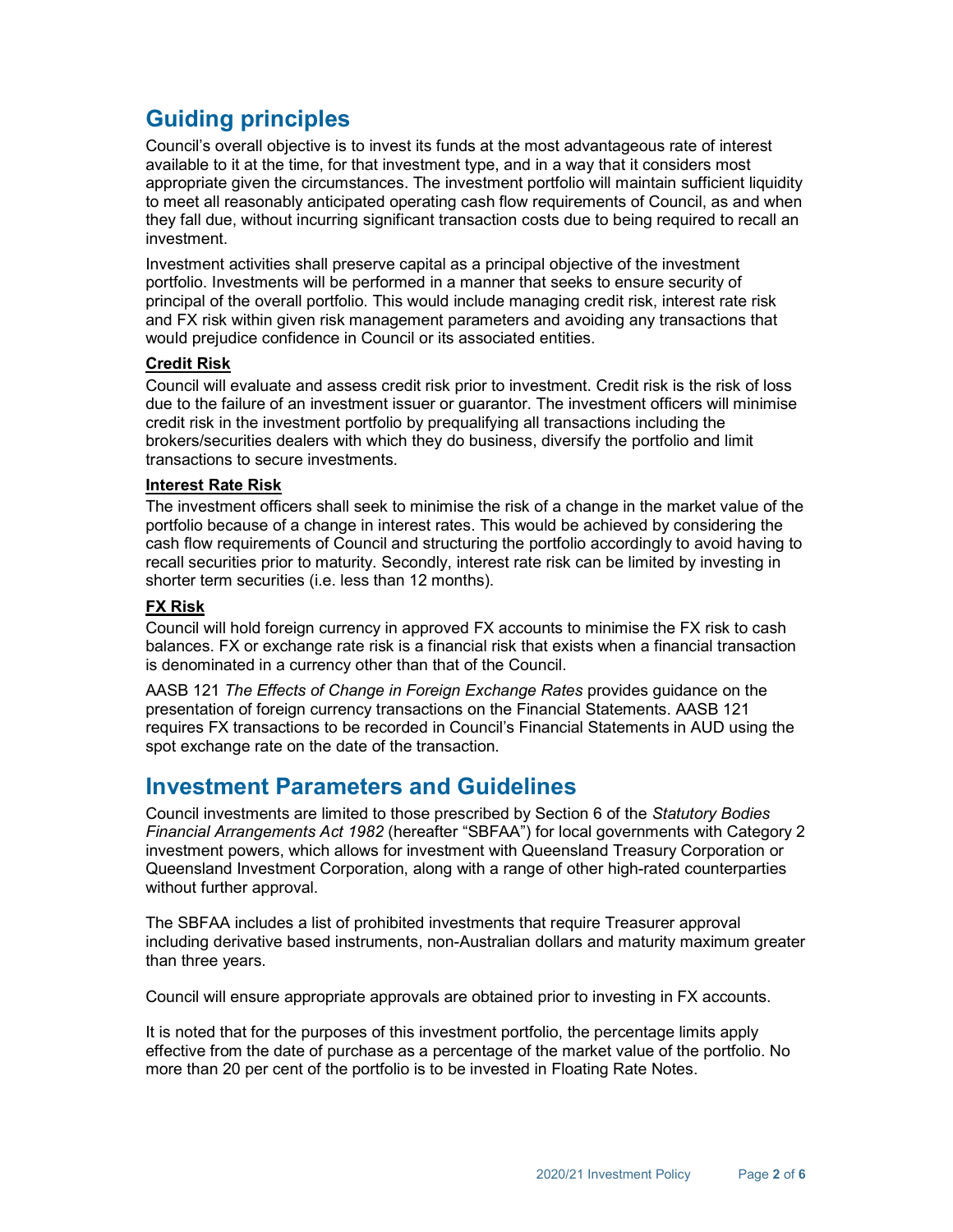The following table sets Council's investment parameters, where maximum percentage of funds can be invested within each category:

| <b>Short Term Rating (S&amp;P Global Ratings) or</b><br>equivalent | <i><b>Individual</b></i><br><b>Counterparty</b><br><b>Limit</b> | <b>Total Limit</b> |
|--------------------------------------------------------------------|-----------------------------------------------------------------|--------------------|
| QIC / QTC Pooled Cash Management Fund A-1+                         | 100%                                                            | 100%               |
| A-1+ Financial Institutions                                        | 60%                                                             | 100%               |
| A-1+ Bond Mutual Funds                                             | 30%                                                             | 50%                |
| A-1 Financial Institutions                                         | 50%                                                             | 100%               |
| A-2 Financial Institutions                                         | 50%                                                             | 90%                |
| A-3 Financial Institutions                                         | 10%                                                             | 30%                |
| Unrated                                                            | Nil                                                             | Nil                |

### Maturity

The maturity structure of the portfolio will reflect a maximum term to maturity of three (3) years and includes an interest rate reset of no longer than twelve (12) months.

### Authority

Council has been granted authority to exercise Category 2 investment power under Part 6 of the SBFAA.

Authority for implementation of the Investment Policy is delegated by Council to the Chief Executive Officer. The Chief Executive Officer has then delegated authority to the Group Executive Business Performance Group, and Chief Financial Officer in accordance with the Local Government Act 2009, Section 257 (1) (b) – Delegation of local government powers.

For the purposes of the appointment of an external fund manager pursuant to Section 59 of the SBFAA, to operate in a manner consistent with this policy will constitute compliance.

#### New investment products

A new investment product requires a full risk assessment by the Chief Financial Officer and Coordinator Financial Accounting (including compliance with the Act).

#### **Breaches**

Deposits are in the first instance deemed to be "unbreakable", that is, no early exit. Where Council holds an investment that is downgraded below the minimum acceptable rating level, as prescribed under regulation for the investment arrangement, or where limits for different risk categories or where counterparty limits are breached, an assessment will be undertaken once the change becomes known. Any breach of this Investment Policy is to be reported to the Group Executive Business Performance Group and Chief Financial Officer.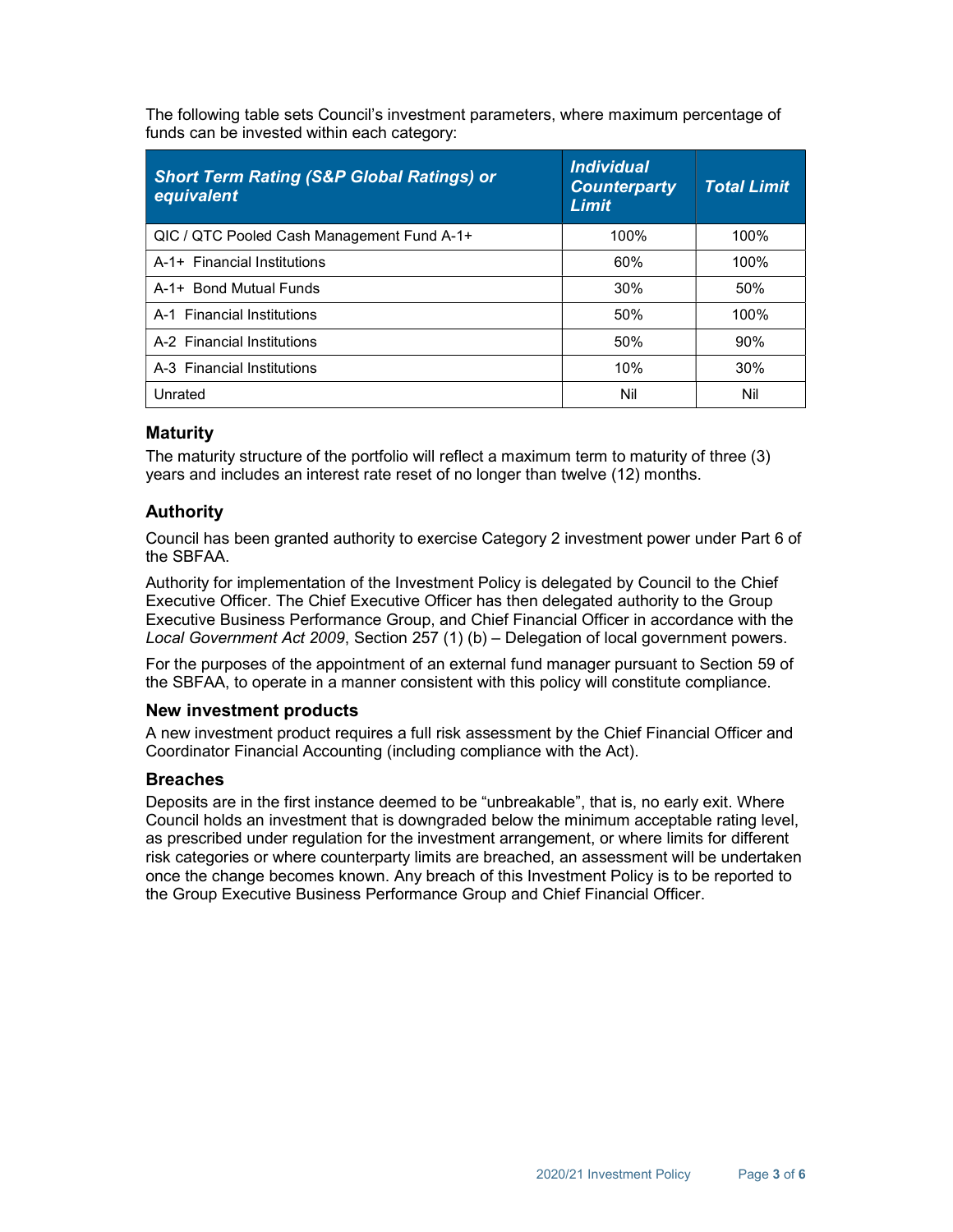### Reporting on FX Transactions

Council is required upon opening an FX Account to provide a quarterly report to the Department of Local Government, Racing and Multicultural Affairs (DLGMA), which states the following:

- (i). All transactions using the FX Account; and
- (ii). The balance of the FX Account/s; and
- (iii). All Australian dollar transactions.

AASB 121 requires FX transactions to be recorded in Council's Financial Statements in AUD using the spot exchange rate on the date of the transaction. FX Accounts held as at the  $30<sup>th</sup>$ June each year will be translated to AUD on the Statement of Financial Position using the closing rate. Any exchange differences relating to FX currency monetary items will be recognised in the Statement of Comprehensive Income as exchange gains or losses in the period in which they arise.

## Roles and responsibilities

The Group Executive Business Performance Group, and the Chief Financial Officer are authorised to invest Sunshine Coast Council's operating funds at their discretion in investments consistent with this Investment Policy and legislation. The Financial Accounting and Treasury Unit are responsible for the operations and management of the funds.

Investments will be managed with the care, diligence and skill that a prudent person would exercise in managing the affairs of other persons. This includes having in place appropriate reporting requirements that ensure the investments are being reviewed and overseen regularly.

Investment officers are to manage the investment portfolios not for speculation, but for investment and in accordance with the spirit of this Investment Policy. Investment officers are to avoid any transaction that might harm confidence in Council. They will monitor and manage cash flow when making an investment decision.

### Ethics and conflicts of interest

Consideration will be given to ethical investment principles in determining the approved counterparty lists for investment of funds.

Investment officers/employees shall refrain from personal activities that would conflict with the proper execution and management of Sunshine Coast Council's investment portfolio. This includes activities that would impair the investment officer's ability to make impartial decisions.

This policy requires that employees and investment officers disclose to the Chief Executive Officer any conflict of interest on any investment positions that could be related to the investment portfolio.

#### Delegation of authority

Authority for implementation of the Investment Policy is delegated by Council to the Chief Executive Officer in accordance with the Local Government Act 2009, Section 257 (1) (b) – Delegation of local government powers.

Authority for the day-to-day management of Council's Investment Portfolio is to be delegated by the Chief Executive Officer to the Group Executive Business Performance Group, and the Chief Financial Officer, in accordance with Section 259 of the Local Government Act 2009, and subject to regular reviews from the Chief Executive Officer.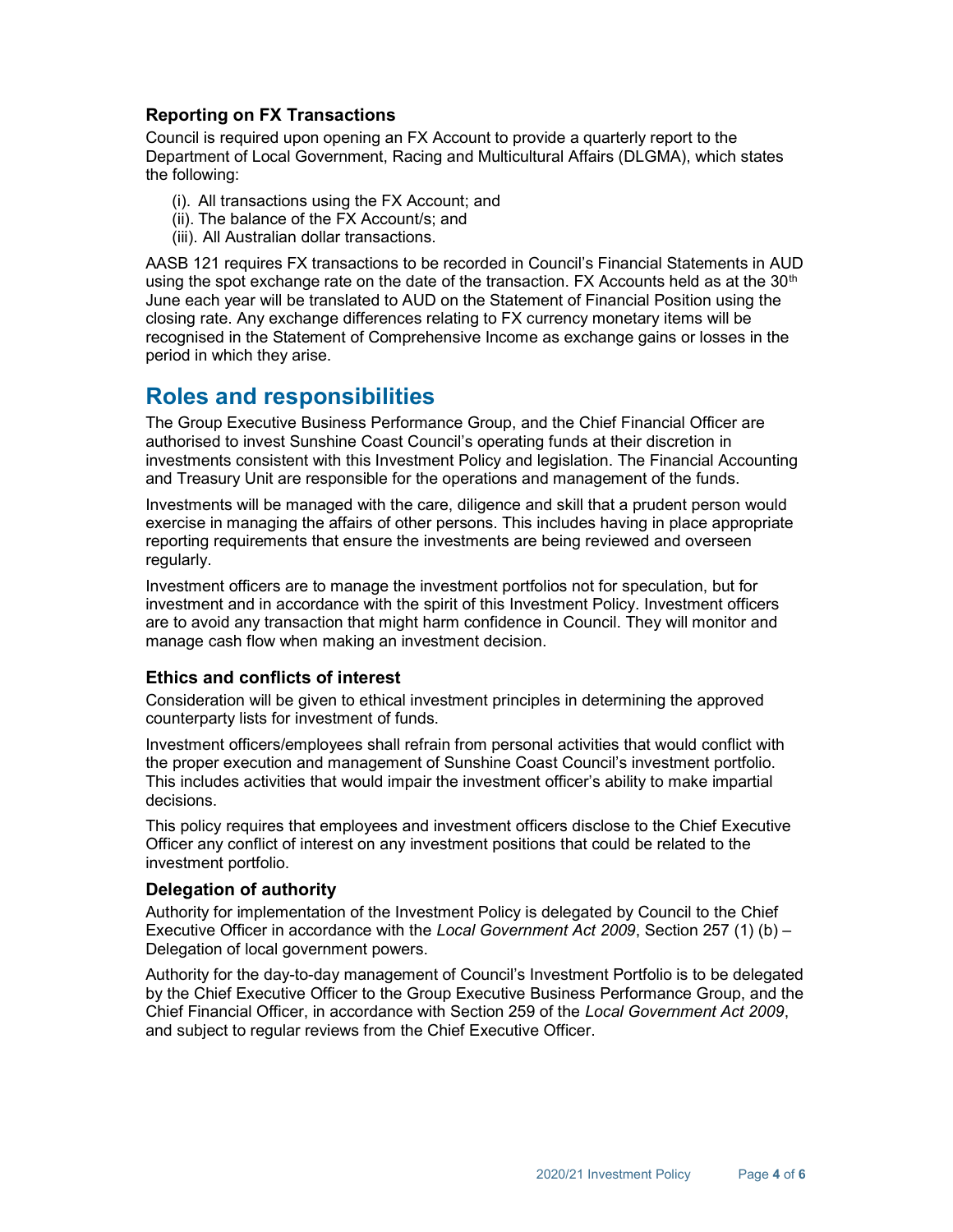### Criteria of authorised dealers and broker

Council will maintain a list of authorised financial institutions and securities brokers that the investment officers may deal with. These financial intermediaries must have a minimum long term rating of at least either BBB+ (S&P Global Ratings) or the equivalent Fitch or Moody's ratings of BBB+ and Baa1 respectively.

All transactions undertaken on behalf of the investment portfolio of Council will be executed either by Sunshine Coast Council directly, or through securities brokers registered as Australian Financial Service Licensees (AFS) with an established sales presence in Australia, or direct issuers that directly issue their own securities which are registered on Sunshine Coast Council's approved list of brokers/dealers and direct issuers.

#### Safekeeping and custody

Each transaction will require written confirmation by the broker/dealer/bank. Council will hold security documents.

### Measurement of success

A summary of investments, amount invested and comparison above benchmark, at a minimum, is included in the monthly Financial Performance Report to Council Ordinary Meetings.

The benchmark target is to be set equal to or above the Bloomberg AusBond Bank Bill (BAUBIL) Index.

## **Definitions**

-

**BBSW** – The Bank Bill Swap Rate, commonly known as BBSW, is simply the *short term* swap rate. In Australia, BBSW is the term used for interest rate swaps of six months or less, anything dated longer than six months is simply referred to as a swap rate.

Bloomberg AusBond Bank Bill (BAUBIL) Index - widely considered to be the industry benchmark for short term cash fund performance and is used by market participants as a means of comparing the returns generated by the various cash funds available in the market.

**Ethical Investment Principles** – Investment in companies or industries that promote positive approaches to environmental, social and corporate governance issues; or the avoidance of investment in industries deemed harmful to health or the environment. These principles have been recognised by the United Nations Principles for Responsible Investment.<sup>1</sup>

**Financial Institution** is defined as an authorised deposit-taking institution within the meaning of the Banking Act 1959 (Cwlth), Section  $5<sup>2</sup>$ 

**Investments** are defined as arrangements that are undertaken or acquired for producing income and apply only to the cash investments of Sunshine Coast Council.

Market Value is the price at which an instrument can be purchased or sold in the current market.

<sup>1</sup> Further information on the United Nations Principles for Responsible Investment, including a schedule of Australian signatories, can be obtained from the following website http://www.unpri.org/principles/

 $^2$  For a list of authorised deposit taking institutions, refer to the website of the Australian Prudential Regulation Authority: http://www.apra.gov.au/adi/